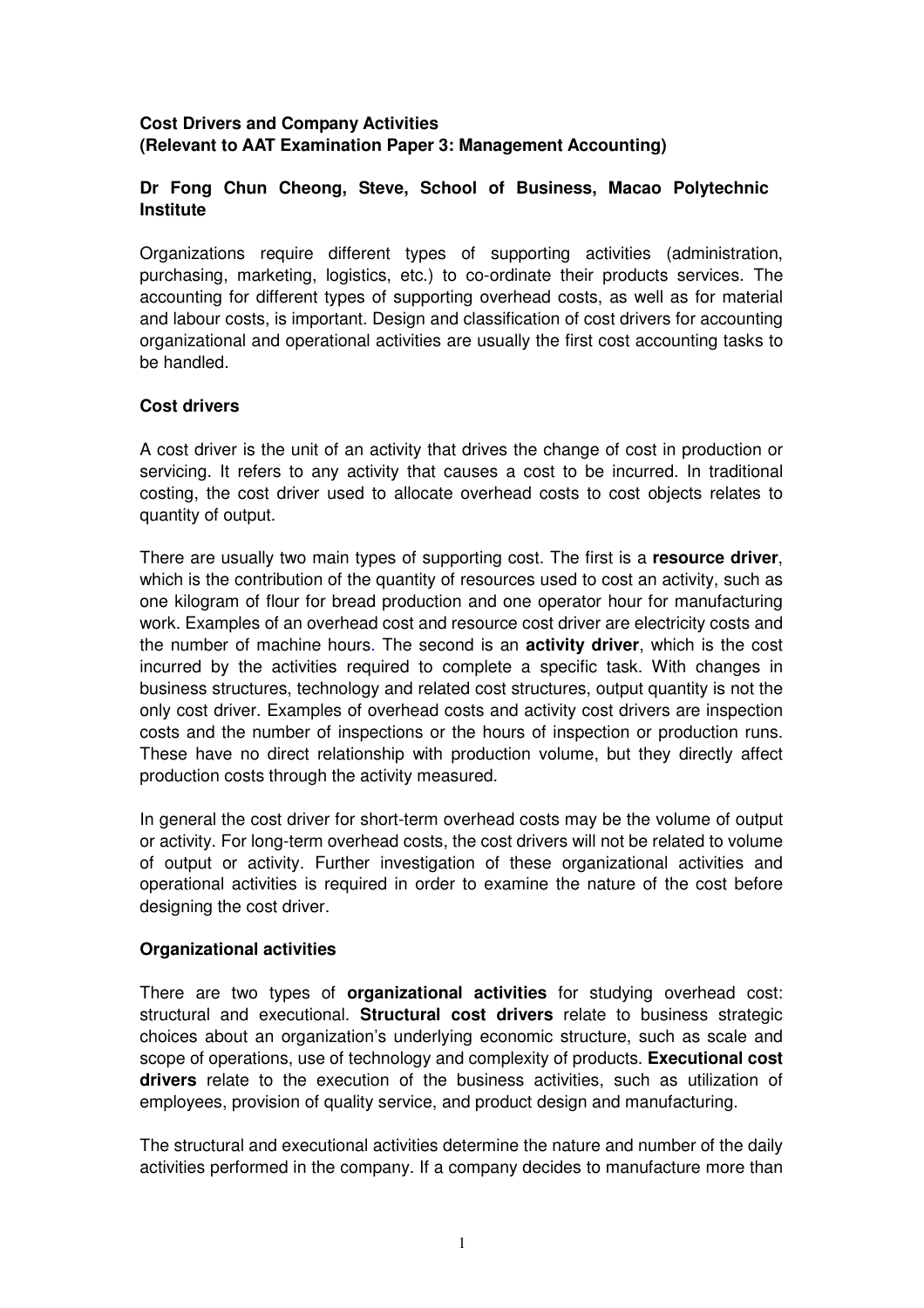one product at a plant, this structural choice will produce a need for scheduling, a product-level activity. Similarly, providing a plant layout defines the nature and extent of the materials handling activity. Although organizational activities determine operational activities, analysis of operational activities and cost drivers can be used to suggest strategic choices of organizational activities and cost drivers. For instance, the number of material moves as a measure of the materials moving activity by individual products suggests that resource spending can be reduced if the plant layout is redesigned to reduce the number of moves required.

Examples of some structural and executional activities with cost drivers are listed by category in Table 1 below.

| <b>Structural activities</b>  | <b>Structural cost drivers</b>                                                                       |  |  |  |
|-------------------------------|------------------------------------------------------------------------------------------------------|--|--|--|
| <b>Plant construction</b>     | Number of plants, scale, degree of work centralization                                               |  |  |  |
| Employee grouping             | Number and type of work units                                                                        |  |  |  |
| Complexity                    | Number of product lines, number of unique processes,<br>number of unique parts, degree of complexity |  |  |  |
| Process selection and use     | Types of process, experience of usage                                                                |  |  |  |
| <b>Executional activities</b> | <b>Executional cost drivers</b>                                                                      |  |  |  |
| Employee utilization          | Degree of involvement                                                                                |  |  |  |
| Quality service provision     | Quality management approach                                                                          |  |  |  |
| Operation of plant layout     | Plant layout efficiency                                                                              |  |  |  |
| Product design and            | Product configuration                                                                                |  |  |  |
| manufacturing                 |                                                                                                      |  |  |  |

### **Table 1**

| Organizational activities and cost drivers |  |  |
|--------------------------------------------|--|--|
|                                            |  |  |

As illustrated in Table 1, a company activity can commonly be driven by more than one cost driver. For instance, the number of plants, scale and degree of centralization all affect the cost of plant construction. Companies that have a commitment to a high degree of centralization may build larger plants, so that there are more physical concentration and more control. Similarly, complexity may be driven by the number of different products, number of specific processes and number of specific parts.

**Organizational drivers** are factors that affect a company's long-term cost structure. This is understood by considering the various drivers shown in Table 1. The **structural drivers** are the drivers of scale, scope, experience and complexity. For instance, economies and diseconomies of scale are well-known economic phenomena. An interesting characteristic of structural cost drivers is that more is not always better. Moreover, the efficiency level of a structural cost driver can change. For instance, changes in technology can affect the scale driver by changing the optimal size of a plant. In the baking industry, baking technology has eliminated economies of scale (in the form of mass baking) as a competitive advantage. Much smaller scale plants can now achieve the same level of efficiency once produced only by largerbaking factories. Use of a nearby bakery is common in local districts.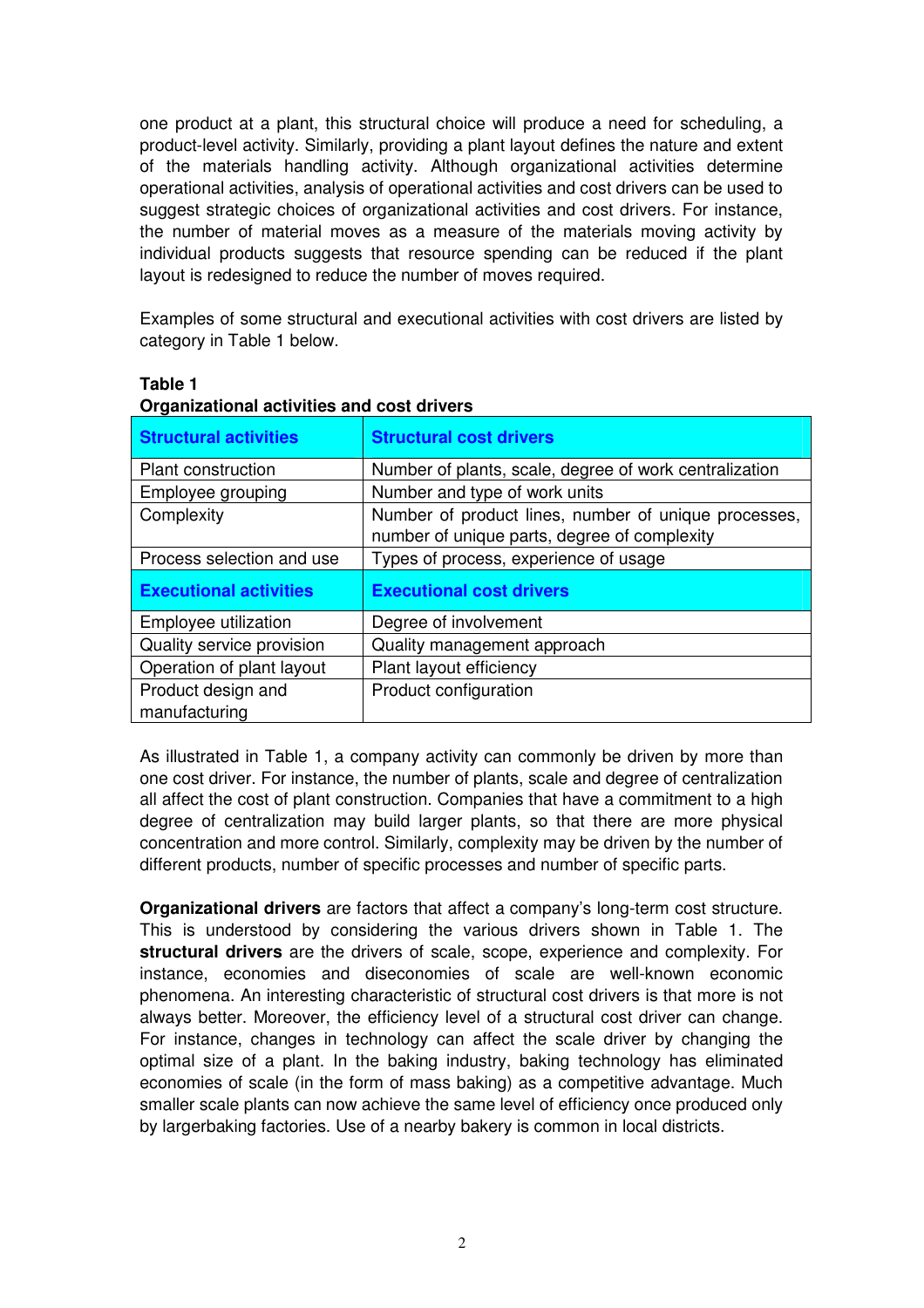Of more recent interest and emphasis are **executional drivers**. Considerable managerial effort is now exercised to improving how things are done in a company. Continuous improvement and its various dimensions (employee empowerment, total quality management, process value analysis, life-cycle assessment, etc.) are what executional efficiency is about. ,Staff costs decrease as the degree of employee involvement and empowerment increases. Employee involvement relates to a broader area of organizational culture, degree of participation, and commitment to the objective of continuous improvement.

## **Operational activities**

**Operational activities** are daily work activities done as a result of the structure and process adopted by the company. Examples are receiving incoming components, moving components, setting equipment, testing products, shipping finished goods, and servicing products after sales. Operational cost drivers refer to factors that drive the costs of operational activities. They include factors such as the volume of materials received, number of moves, number of products, number of sales orders, and number of returned goods. In fact, operational activities and related cost drivers are the focus of activity-based costing. Possible operational activities and their drivers are listed in Table 2.

### **Table 2**

### **Operational activities and cost drivers**

| <b>Unit-level activities</b>           | <b>Unit-level cost drivers</b>    |  |  |
|----------------------------------------|-----------------------------------|--|--|
| Grinding materials                     | Grinding machine hours            |  |  |
| Component assembly                     | Labour assembly hours             |  |  |
| Drilling holes                         | Drilling machine hours            |  |  |
| Materials use                          | Material weight                   |  |  |
| Electricity use                        | Number of kilowatt-hours          |  |  |
| <b>Batch-level activities</b>          | <b>Batch-level cost drivers</b>   |  |  |
| Equipment set up                       | Number of setups                  |  |  |
| Finished products moved in batch       | Number of moves                   |  |  |
| Manufacturing products inspected<br>in | Inspection hours                  |  |  |
| batches                                |                                   |  |  |
| Reworking products                     | Number of detective units         |  |  |
| <b>Product-level activities</b>        | <b>Product-level cost drivers</b> |  |  |
| Product design and/or redesign         | Number of change orders           |  |  |
| Product line scheduling                | Number of different products      |  |  |
| <b>Product testing</b>                 | Number of procedures              |  |  |

Take the example of a bakery. When making a birthday cake, the overhead costs of electricity and packaging materials can be counted at the **unit level**. Similarly, the overhead costs of electricity and packaging materials are counted at the **batch level**  cost when baking of bread in batches is the usual practice. In a large baking plant, the cost of product line scheduling is grouped under the **product level**.

For bread production in a local bakery, processing is accounted at the **batch level** and machine operation is adopted. For instance, every batch is scheduled to produce 500 bags of one-pound loaves. Each batch composes 100kg flour and 30kg other ingredients. The overhead costs based on activities can be: